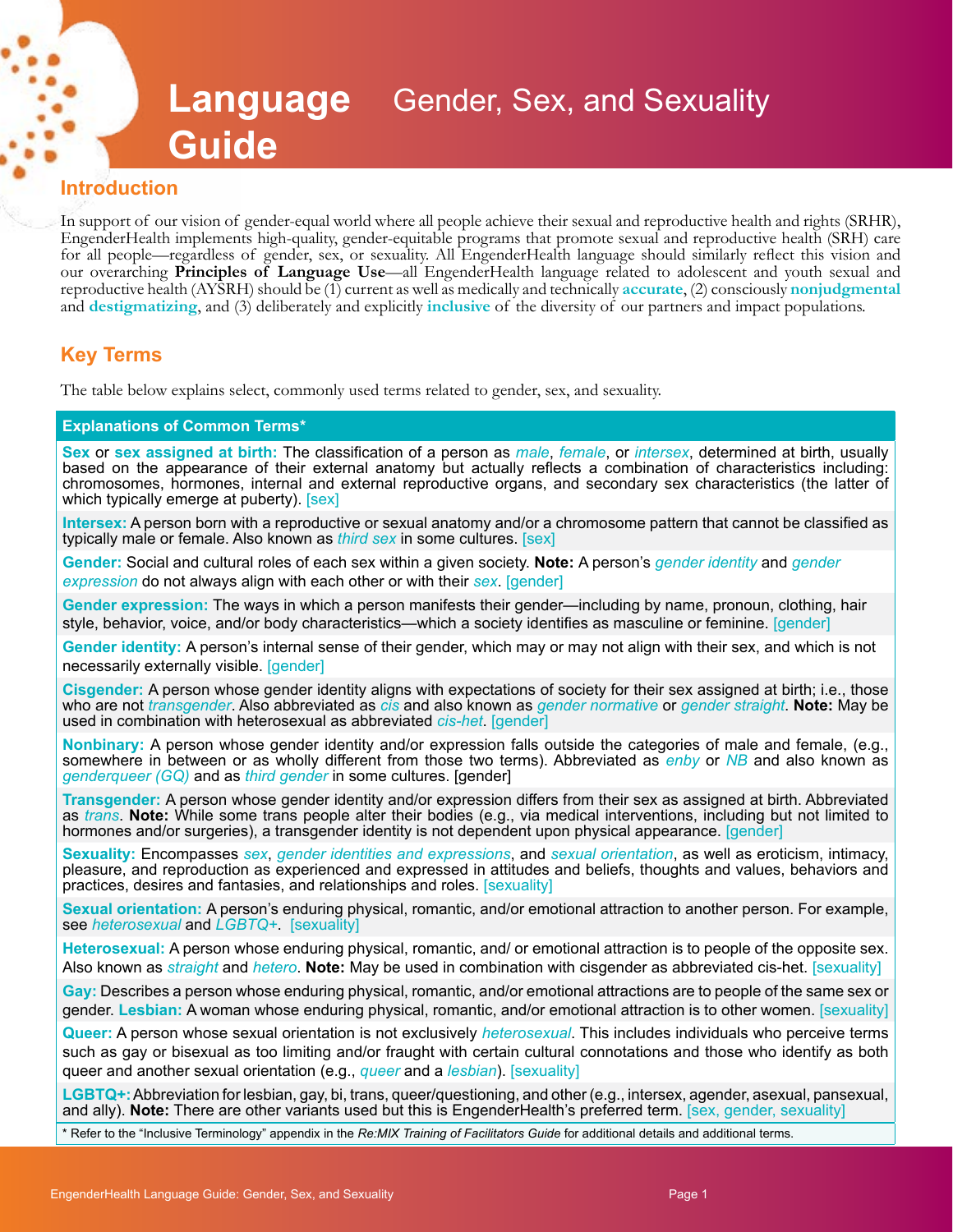# **Core Principles**

Our core principles related to gender, sex, and sexuality include the following:

- **•** All people—regardless of gender, sex, or sexuality—have the right to make decisions about their own bodies and lives.
- **•** All people—regardless gender, sex, or sexuality—should be treated with respect and dignity when accessing SRH care.
- **•** All people—regardless of gender, sex, or sexuality—have the right to explore and engage in consensual, healthy, respectful sexual activity—for emotional, mental, social, physical pleasure, and reproduction.
- **•** All persons—regardless of gender, sex, or sexuality—have the right to determine if, when, and with whom to have children.

### **Recommended Language**

The table below provides examples of accurate, inclusive, unbiased language—as well as language to avoid.

| Say this                                                                                                                                                                                                                                                                               | <b>x</b> Not that!                                                                                                                                                                                                                      |
|----------------------------------------------------------------------------------------------------------------------------------------------------------------------------------------------------------------------------------------------------------------------------------------|-----------------------------------------------------------------------------------------------------------------------------------------------------------------------------------------------------------------------------------------|
| Sexual orientation                                                                                                                                                                                                                                                                     | Sexual preference <sup>+</sup>                                                                                                                                                                                                          |
| LGBTQ+ (or subcategory thereof, see definitions)                                                                                                                                                                                                                                       | Homosexual <sup>†</sup>                                                                                                                                                                                                                 |
| Intersex                                                                                                                                                                                                                                                                               | Hermaphrodite <sup>+</sup>                                                                                                                                                                                                              |
| All people deserve bias-free, comprehensive SRH care.                                                                                                                                                                                                                                  | LGBTQ+ clients do not need contraceptive care.                                                                                                                                                                                          |
| People of all orientations engage in various types of<br>sexual activity; all people who engage in sexual activity<br>risk contracting sexually transmitted infections (STIs) and<br>deserve high-quality, respectful, nonjudgmental care.                                             | Gays are more susceptible to STIs because they are<br>promiscuous. or Only gays have anal sex and that is why<br>they get STIs. or People who have gay sex or live alternative<br>lifestyles are more likely to contract STIs.          |
| All people have the right to decide if, when, and with whom to<br>have children. And, all people who engage in sexual activity<br>are responsible for their SRH, including contraception.<br>or Contraception is the responsibility of both individuals<br>engaged in sexual activity. | Women are responsible for contraception (accessing/<br>using). or Men are the heads of household and make the<br>money so they get to decide how many children their family<br>has and/or what family planning methods their wives use. |
| All people have the right to consent or refuse to engage in<br>sexual activity and no person should force another person<br>to engage in sexual activity against their will.                                                                                                           | Men cannot control their sexual needs. or Real men don't<br>turn down sex. or Wives are obligated to have sex when<br>their husbands want it. or Women who wear revealing<br>clothes deserve to be sexually assaulted.                  |
| Discussing menstruation, pregnancy, abortion, and similar<br>may seem embarrassing, but is critical to dispelling myths<br>and misconceptions that prevent people from making<br>healthy decisions.                                                                                    | Conversations about menstruation, pregnancy, abortion, and similar are gross and/or shameful; they are women's<br>issues and shouldn't be discussed with or in front of men.                                                            |
| Every person should be able to express their sexuality in a<br>way that is comfortable for them.                                                                                                                                                                                       | Men should be men. or Women should be feminine and<br>pretty.                                                                                                                                                                           |
| <sup>†</sup> These terms are especially deragatory and should be particularly avoided.                                                                                                                                                                                                 |                                                                                                                                                                                                                                         |